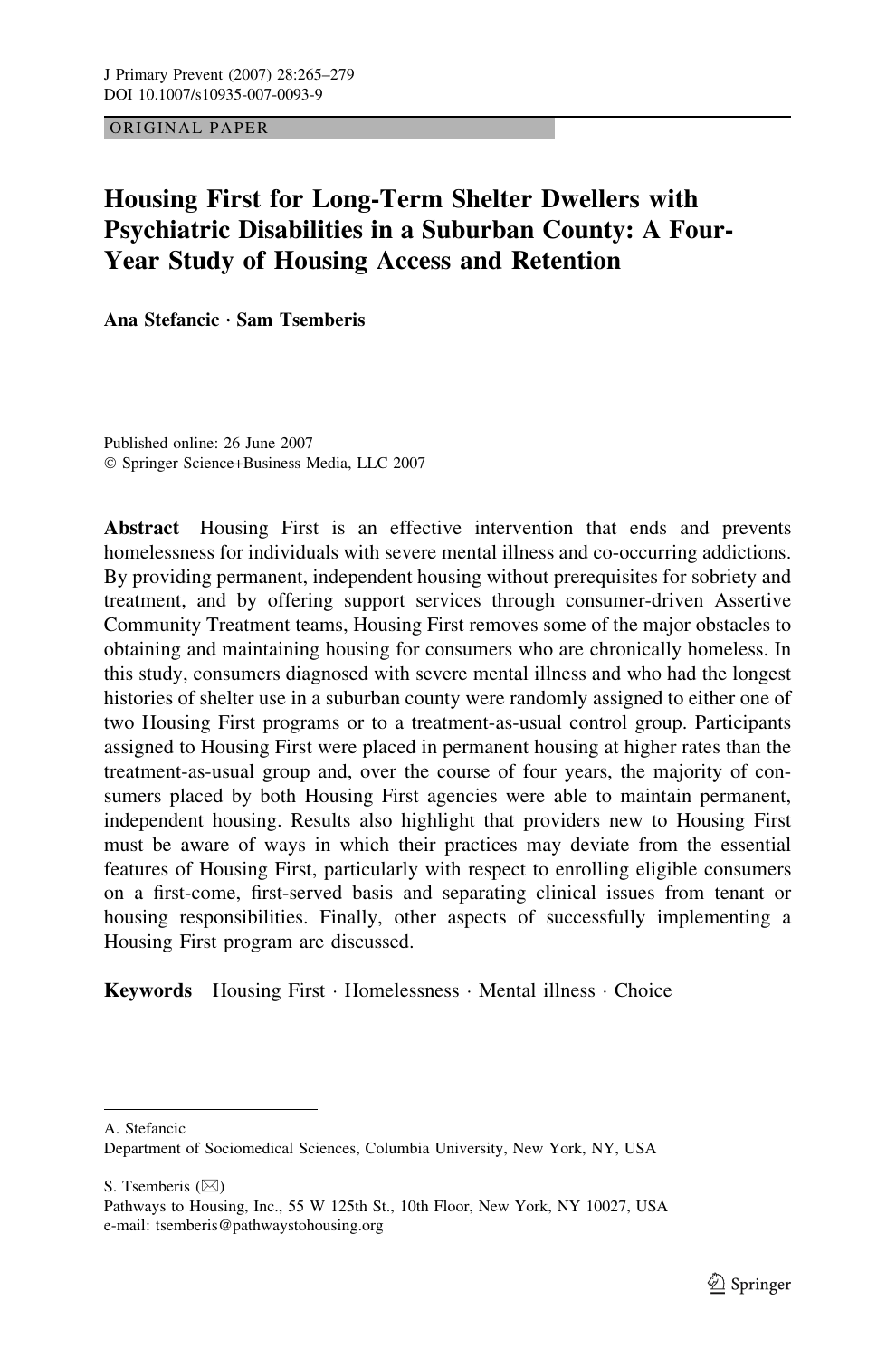# Introduction

Housing First is an effective housing and treatment intervention that ends and prevents homelessness for individuals with severe mental illness, co-occurring addictions, and other health problems, who have remained homeless for years (Gulcur et al. [2003](#page-13-0); Tsemberis et al. [2004\)](#page-14-0). Although this chronically homeless group constitutes only a minority of the homeless population, these individuals can account for over half of all public shelter stays (Kuhn and Culhane [1998\)](#page-13-0). They also consume costly acute care services, such as emergency medical, substance use, and psychiatric care, often seeking out these services as a temporary respite from homelessness (Folsom et al. [2005](#page-13-0); Kuno et al. [2000](#page-14-0); McNiel and Binder [2005\)](#page-14-0). By providing permanent, independent housing without prerequisites for sobriety and treatment, Housing First removes significant barriers to housing entry. By offering flexible and comprehensive consumer-driven support services that maximize housing retention, the model also prevents recurrent homelessness.

With an emphasis on funding permanent housing and support services for homeless individuals with disabling conditions, the federal Initiatives to End Chronic Homelessness, launched by the U.S. Interagency Council on Homelessness, is forging a comprehensive federal approach to end homelessness. Housing First programs are central components of these initiatives, as well as those of the more than 200 cities across the United States that have drafted ten-year plans to end chronic homelessness. This study examined the effectiveness of the Housing First approach, as implemented by two different programs in a suburban county, with regard to consumers' housing status and housing retention rates. It also considers the programs' divergent approaches to consumer selection and discharge, and their implications for consumer outcomes.

# Traditional Housing and Treatment Services

Housing First offers a sharp contrast to existing housing programs for persons with mental illness, which typically offer permanent, independent housing only after consumers have demonstrated sobriety, psychiatric stability, and ''housing readiness'' by graduating through a sequence of short- and long-term treatments and transitional housing arrangements. One of the main reasons individuals remain chronically homeless is the reluctance of these traditional programs to provide housing to consumers who refuse psychiatric treatment, who are actively using alcohol or drugs, or whose histories of behavioral problems or criminal activity have led them to being labeled ''not housing ready'' (Meschede [2004](#page-14-0)). Because eligibility for housing is based on an individual's willingness and ability to maintain sobriety, adhere to treatment, and adapt well to living in supervised congregate residences, many homeless persons with disabling conditions do not make an exit from homelessness. Those who do gain entry into housing programs are often evicted back into homelessness due to relapse, violations of program rules, or preference for self-determination and independent living, even if it means returning to the streets (Hopper [2006;](#page-13-0) Meschede [2004\)](#page-14-0).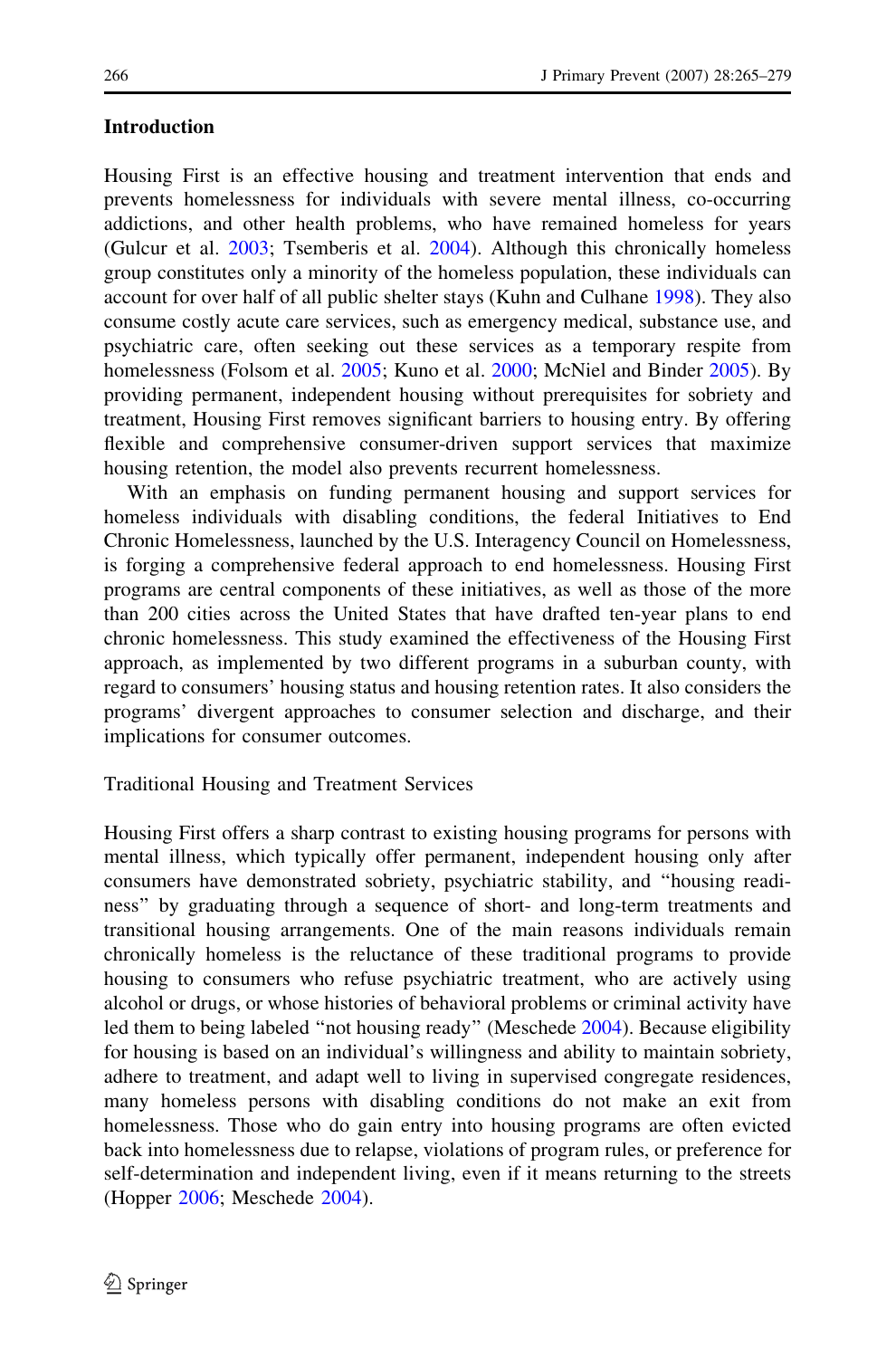## Housing First

By operating housing services in a manner that is consistent with what consumers identify as their first priority—housing—Housing First engages persons whom traditional supportive housing providers have been unable to engage. Housing First programs offer immediate access to permanent independent housing, without requiring treatment compliance or abstinence from drugs or alcohol. The goals of Housing First are not only to end homelessness, but also to promote consumer choice, recovery, and community integration. Thus, Housing First programs offer housing in the form of scatter-site independent apartments in buildings rented from private landlords. Such residential arrangements honor the preference of consumers for apartments of their own (Goldfinger and Schutt [1996](#page-13-0); Tanzman [1993](#page-14-0)) and afford people with psychiatric disabilities the opportunity to live in the community virtually indistinguishable from other residents, a fundamental aspect of recovery (Harding [1987a,](#page-13-0) [b\)](#page-13-0). To maintain this integration, the program does not lease more than 15% of the units in any one building. Units are rented from private landlords. This immediate offer of an independent apartment is a very powerful tool of engagement and consumers begin to recognize that the program is responsive to their needs and preferences. Addressing the consumer's needs first is the guiding principle for all subsequent services that are offered and is the foundation for building trusting and supportive clinical relationships, an essential component of Housing First that maximizes housing retention.

Although limited community resources and funding may titrate the intensity and breadth of treatment and support services that Housing First programs may provide, ideally, consumers will have access to integrated and comprehensive support, usually through multi-disciplinary Assertive Community Treatment (ACT) teams, with slight modifications (Stein and Santos [1998](#page-14-0)). ACT teams are located off-site, but are on-call 24 hours a day, 7 days a week, and provide most services in a client's natural environment (e.g., apartment, workplace, neighborhood) on a time-unlimited basis. Consumers are not discouraged, however, from visiting team members in their office. Teams are staffed with social workers, nurses, psychiatrists, and specialists in supported employment and peer counseling, and meet the national evidence-based practice standards for ACT (Phillips et al. [2001\)](#page-14-0). Teams use a recovery-oriented practice philosophy that includes consumer choice as well as a harm reduction approach to substance use and mental health treatment. Teams offer consumers assistance with issues including housing, health care, medication, employment, family relations, and recreational opportunities (Tsemberis and Asmussen [1999](#page-14-0)). Service plans are not based on clinician assessments of consumers' needs; rather individual consumers choose the type, sequence, and frequency of services and have the option of refusing formal treatment altogether without compromising their housing. Such a flexible, consumer-driven approach to clinical practice helps ensure that consumers remain engaged with the team, particularly during crisis, and facilitates open rapport.

Though consumers can refuse formal clinical services, such as taking psychiatric medication, seeing a psychiatrist, or working with a substance use specialist, the programs have requirements for a minimum of one visit per week by the team. The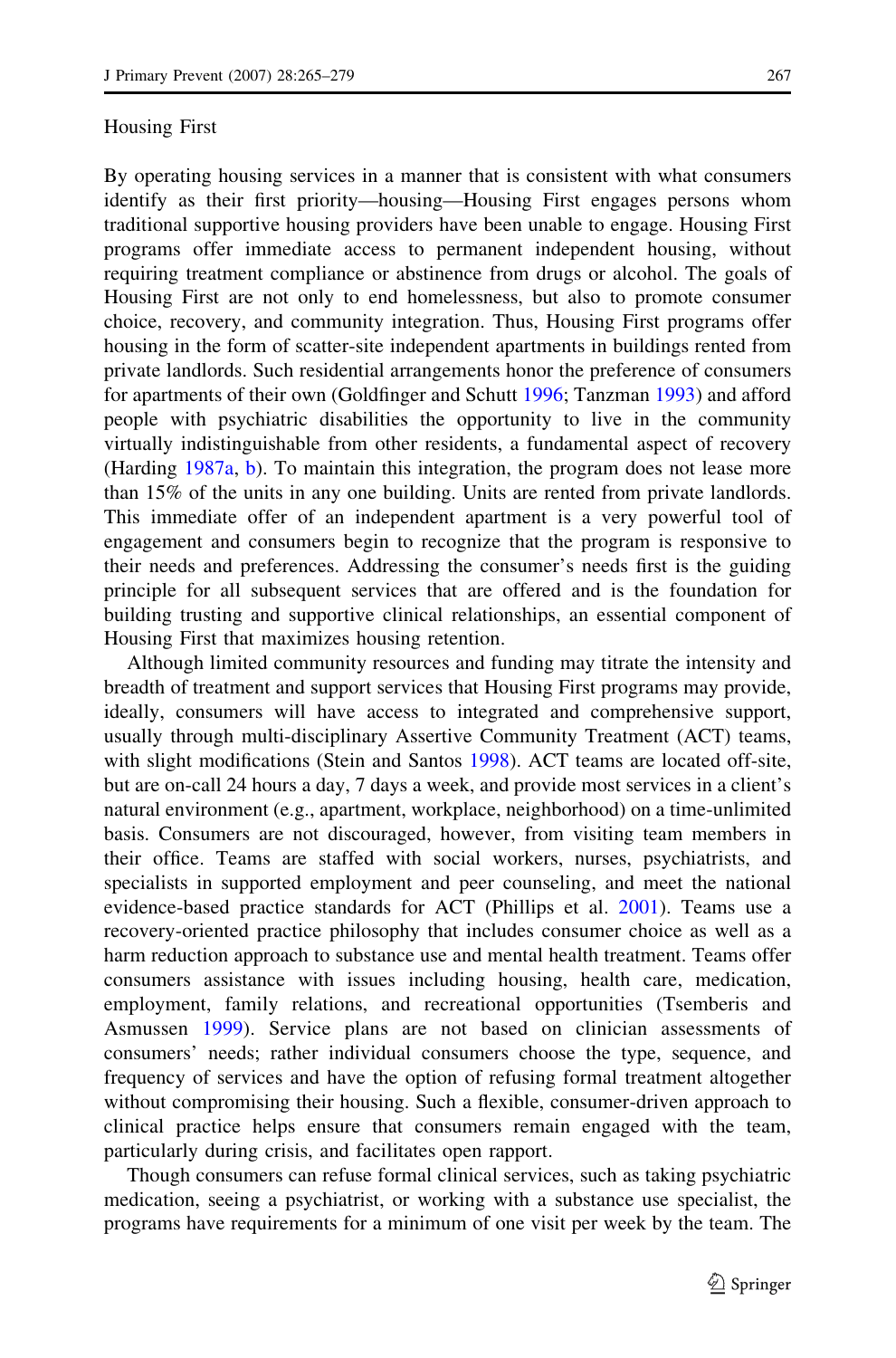main purpose of the periodic apartment visits are to assure tenants' safety and wellbeing, to assess the condition of their apartment, and most importantly to keep open the channels of communication between the consumer and members of the team. A typical visit consists of observing the consumer's mental and physical state, following up on outstanding issues from the last visit, and offering assistance with any domain the consumer wishes to address, from apartment repairs to visiting families. The visits provide two essential forms of support: instrumental and emotional. The team often helps out with routine chores, but perhaps more importantly conveys to the consumer that he or she matters to the team. The team may just 'sit and chat' for a while but through it all they are empathic, compassionate, and purveyors of hope.

Consumers have their own lease or sublease and have the same rights of tenancy as other residents in their buildings. As tenants, consumers remain housed as long as they meet the obligations of a standard lease. As in most supportive housing programs, consumer have an obligation to pay 30% of their income towards rent (typically, 30% of their Supplemental Security Income). Further, by separating the criteria for housing from treatment, Housing First programs prevent reentry into homelessness for this high-risk group. The adverse consequences of relapse into substance abuse or a psychiatric crisis are mitigated because relapse is addressed by providing intensive treatment or facilitating admission to detox or hospital to address the clinical crisis—not by eviction because the consumer is using or experiencing psychotic symptoms. After completing treatment for their clinical conditions, consumers return to their apartments. Consumers in Housing First programs only risk eviction from their apartments for the same reasons as other building tenants including nonpayment of rent, creating unacceptable disturbances to neighbors, or for other violations of a standard lease. To prevent such evictions, teams work closely with consumers and landlords to address potential problems in the early stages.

Initial evaluations of Housing First in urban areas with primarily street-dwelling samples have yielded dramatically successful results. In one randomized clinical trial of housing alternatives over a four year period, individuals assigned to Housing First spent significantly less time homeless, more time in stable housing, and accrued fewer costs in terms of residential stays as compared to consumers in more traditional housing programs (Gulcur et al. [2003;](#page-13-0) Tsemberis et al. [2004](#page-14-0)). Additionally, although consumers in traditional programs reported higher rates of substance use treatment, there were no significant differences in rates of alcohol or substance use between the two groups (Padgett et al.[2006\)](#page-14-0). Further, consumer choice, an essential component of Housing First, has been associated with decreased psychiatric symptomatology, a relationship that is partially mediated by perceived sense of personal control or mastery (Greenwood et al. [2005\)](#page-13-0). Finally, consumers rated housing satisfaction significantly higher when living in more independent supported housing settings as compared to congregate or community residences (Siegel et al. [2006](#page-14-0)). The study reported here explores whether the Housing First approach can achieve similar high levels of residential stability with a sample of chronic shelter users with psychiatric disabilities in a suburban county. Additionally, it identifies issues that may arise when the Housing First intervention is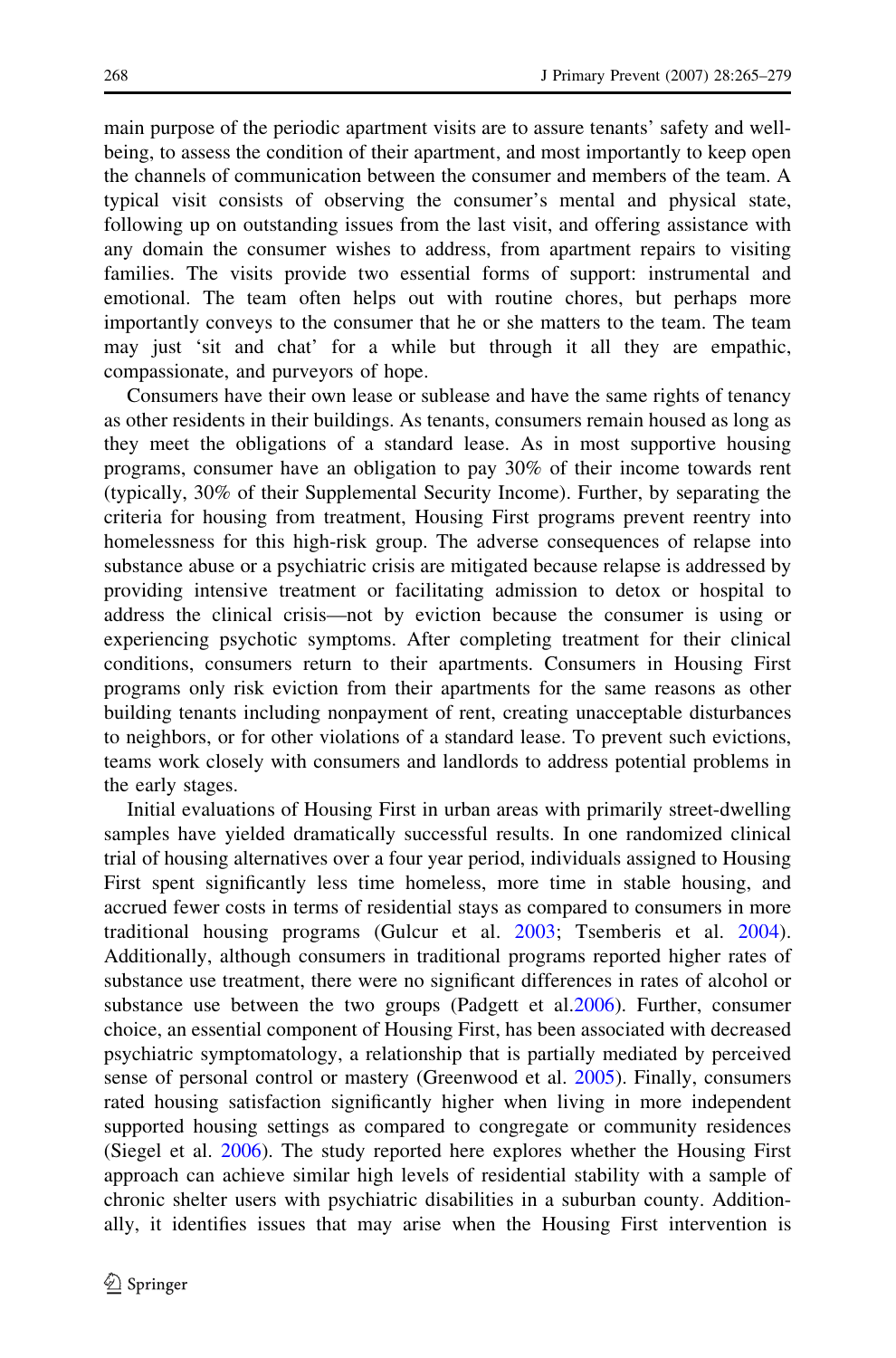implemented by an agency that has previously practiced the traditional ''housing readiness'' approach to housing and treatment for the population.

## Study Objectives

In the early months of 2000, a County Department of Social Services (DSS) contracted two organizations to provide Housing First services to consumers with psychiatric disabilities, and often co-occurring substance abuse disorders, who were chronic recidivists in the county's homeless shelter system. One provider was an agency with a long established record of operating Housing First programs but new to the county (Pathways to Housing); the other was a newly formed Consortium of treatment and housing agencies from within the county but with no prior experience operating Housing First. The study randomly assigned shelter users to one of the two Housing First programs as well as a ''treatment as usual'' control group. The housing status of participants in all three groups is presented at the 20-month follow-up point and housing retention rates for the two Housing First groups through just under four years. Additionally, because the goals of Housing First are to screen-in those clients considered ''difficult to house,'' and to accept everyone from this targeted group who meets eligibility criteria on a first-come, first-served basis, we present data on the proportion of consumers outreached/engaged versus actually housed. We also discuss how the engagement and retention data suggest that the Housing First agencies may have taken different approaches to housing placement and discharge. Finally, in order to address the cost-effectiveness of the Housing First approach, we present the contractual per/client costs that were associated with each program.

## Method

### Procedures

Pathways to Housing (Pathways) and a Consortium of local agencies (Consortium) were contracted by the county to provide Housing First services, in the form of independent scatter-site apartments and ACT, to chronic shelter users with psychiatric disabilities. Each program was expected to house 60 individuals. The control group received the county's usual array of services that included shelterbased programs and transitional housing.

Data were collected from administrative records maintained by the Department of Social Services as well as the respective Housing First agencies. Each month, the two Housing First agencies submitted reports to the Department of Social Services indicating the number of consumers whom they had outreached/engaged, the number of consumers currently remaining in housing, and the number of consumers no longer housed. Residential data for Housing First consumers were available continuously for just under four years (47 months). Residential data for control participants were obtained through the county's computerized shelter tracking system, but were only available at the 20-month time-point. Because data were not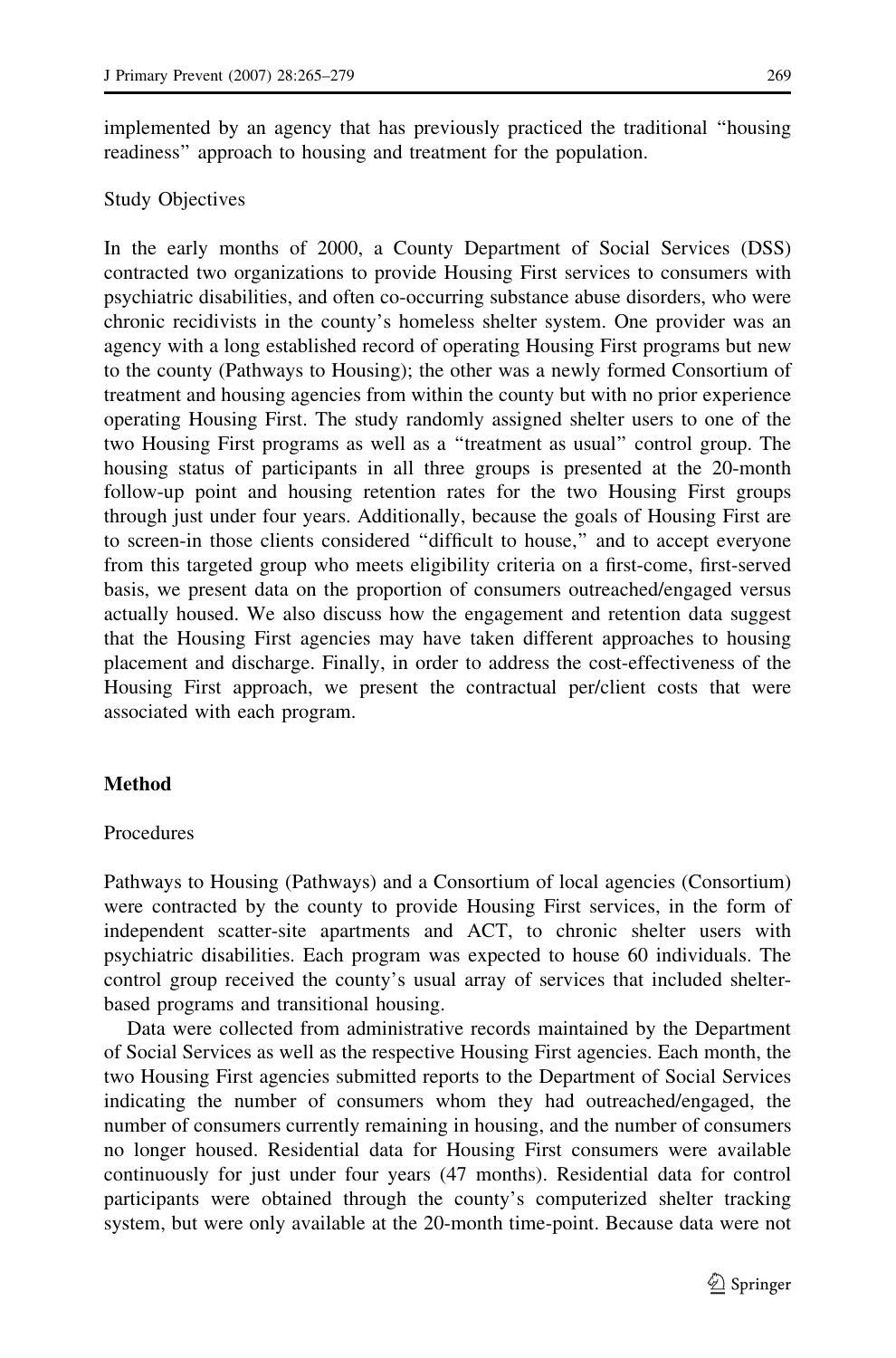available for all three groups throughout the study follow-up period, two types of housing outcomes are presented. The first outcome, housing status, was a single point-in-time count of the number of persons housed within the two Housing First groups and the control group at 20 months. The second outcome, housing retention, consisted of housing retention rates for the two Housing First groups for a period of 47 months. Rates of housing retention were calculated each month by dividing the number of consumers still maintaining housing by the number of consumers ever housed by the agency (currently in housing/ever housed). Finally, data are presented regarding the number of participants outreached/engaged and housed by each Housing First agency every month through 47 months. Staff at each agency conducted outreach by contacting participants and conducting their agency's intake assessment to determine participants' eligibility for entry into the Housing First program. Participants who had completed these assessments or were in the process of being scheduled for assessment, were counted as outreached/engaged. With the assistance of the county's DSS, each Housing First agency attempted to contact consumers who were randomly assigned to them by proceeding sequentially along their list and completing assessment interviews with potential consumers. However, not all consumers who completed this assessment were enrolled into the program and received housing. Only participants whom the agencies accepted and housed continued to receive Housing First treatment services.

#### Sample

Participant eligibility criteria for entry into the study included a diagnosis of severe mental illness and chronic shelter use. The county referred individuals with the longest histories of shelter use and with the most frequent interruptions in stay. Individuals were identified as having a psychiatric disability as a result of mental illness-based eligibility (Axis I diagnosis) for Supplemental Security Income (SSI) benefits. Persons diagnosed with a co-occurring substance use disorder were also eligible. Shelter residents who were under 18, diagnosed primarily with a developmental disability, or residing in the family shelter system were ineligible. In early 2001, a total of 260 clients were originally selected for the project from the county's DSS emergency shelter system and randomly assigned to one of three groups as follows: 105 to Pathways, 104 to the Consortium, and 51 to control. By the end of 2001, 52 additional consumers were referred to the project in a second round of assignment, increasing the numbers for Pathways and Consortium to 131 and 130, respectively, while the control remained at 51. Subsequently, approximately 80 additional participants were assigned to the Consortium throughout the course of the project.

As Table [1](#page-6-0) indicates, the three groups as originally assigned (260 participants) were similar in terms of demographic characteristics and presence of psychiatric disorders. There were no significant differences among the groups in terms of sex, race, and alcohol use. Pathways participants had higher rates of current drug use or dependence ( $\chi^2$  = 10.56, P = .032) and tended to have higher rates of psychotic disorders ( $\chi^2$  = 14.15, P = .093). As a whole, the sample was similar to other populations of shelter users with psychiatric disabilities studied elsewhere (Hopper et al. [1997;](#page-13-0) Kuhn and Culhane [1998\)](#page-13-0).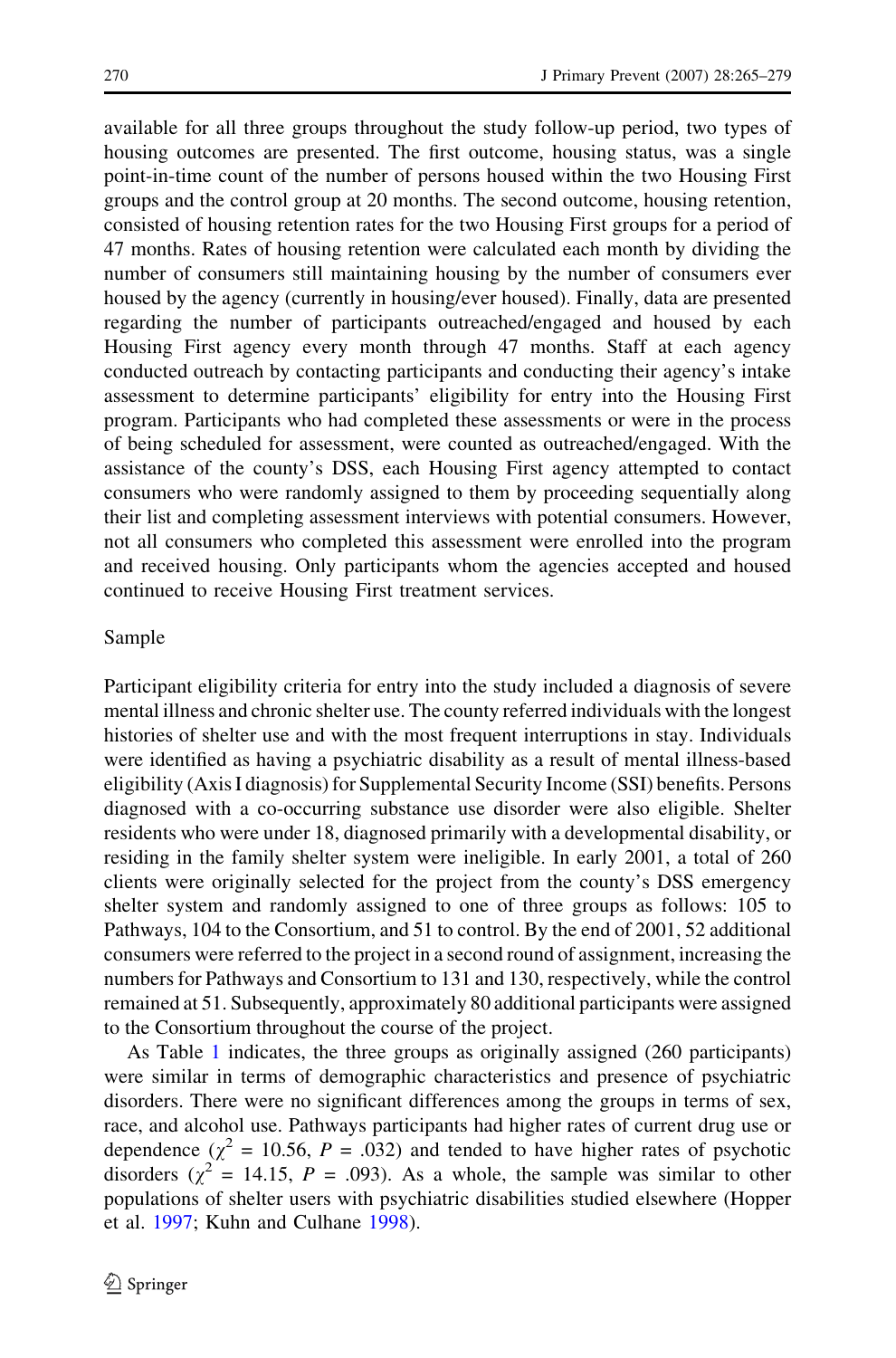|                               | Pathways $(n = 105)$ |          | Consortium ( $n = 104$ ) |              | Control $(n = 51)$ |              |
|-------------------------------|----------------------|----------|--------------------------|--------------|--------------------|--------------|
|                               | $\boldsymbol{N}$     | $\%$     | $\boldsymbol{N}$         | $\%$         | $\boldsymbol{N}$   | $\%$         |
| <b>Sex</b>                    |                      |          |                          |              |                    |              |
| Male                          | 71                   | 67.6     | 83                       | 79.8         | 39                 | 76.5         |
| Female                        | 34                   | 32.4     | 21                       | 20.2         | 12                 | 23.5         |
| Race                          |                      |          |                          |              |                    |              |
| African-American              | 63                   | 60       | 56                       | 53.8         | 28                 | 54.9         |
| Hispanic                      | 8                    | 7.6      | 13                       | 12.5         | 7                  | 13.7         |
| Caucasian                     | 30                   | 28.6     | 29                       | 27.9         | 14                 | 27.5         |
| Other                         | 1                    | 0.9      | $\overline{c}$           | 1.9          | $\Omega$           | $\mathbf{0}$ |
| Unreported                    | 3                    | 2.9      | $\overline{4}$           | 3.9          | $\overline{2}$     | 3.9          |
| Alcohol                       |                      |          |                          |              |                    |              |
| Dependence/Abuse              | 48                   | 45.7     | 36                       | 34.6         | 21                 | 41.2         |
| Dependence/Abuse in Remission | 9                    | 8.6      | 18                       | 17.3         | 8                  | 15.7         |
| Unspecified                   |                      | $\Omega$ | 3                        | $\mathbf{0}$ | 5                  | 9.8          |
| Drug                          |                      |          |                          |              |                    |              |
| Dependence/Abuse              | 54                   | 51.4     | 33                       | 31.7         | 20                 | 39.2         |
| Dependence/Abuse in Remission | 8                    | 7.6      | 19                       | 18.3         | 8                  | 15.7         |
| Unspecified                   | 3                    | 2.9      | 3                        | 2.9          | 3                  | 5.9          |
| <b>Mental Illness</b>         |                      |          |                          |              |                    |              |
| Schizophrenia                 | 48                   | 45.7     | 45                       | 43.3         | 16                 | 31.4         |
| Major Depressive Disorder     | 12                   | 11.4     | 15                       | 14.4         | 6                  | 11.8         |
| <b>Bipolar Disorder</b>       | 19                   | 18.1     | 18                       | 17.3         | 12                 | 23.5         |
| Shizoaffective Disorder       | 11                   | 10.5     | $\overline{2}$           | 1.9          | $\overline{c}$     | 3.9          |
| Other                         | 10                   | 9.5      | 15                       | 14.4         | 11                 | 21.6         |
| Information unavailable       | 5                    | 4.8      | 9                        | 8.7          | $\overline{4}$     | 7.8          |

<span id="page-6-0"></span>Table 1 Demographics, psychiatric diagnoses, and substance abuse disorders of originally assigned groups<sup>a</sup>

<sup>a</sup> Demographic characteristics were not available for participants who were randomly assigned to Housing First in the second and third rounds of the project

It was the responsibility of each agency to contact and engage participants once they received the list of consumers that were randomly assigned to them. The agencies could, therefore, conduct outreach and accept consumers from the list at their discretion. Additionally, because enrollment into the Housing First programs was staggered, participants entered into housing at various stages of the program's existence.

# Results

## Housing Status

Pathways housed its first consumer in early June of 2000 and the Consortium housed its first consumer the following month. Twenty months later, by February 2002,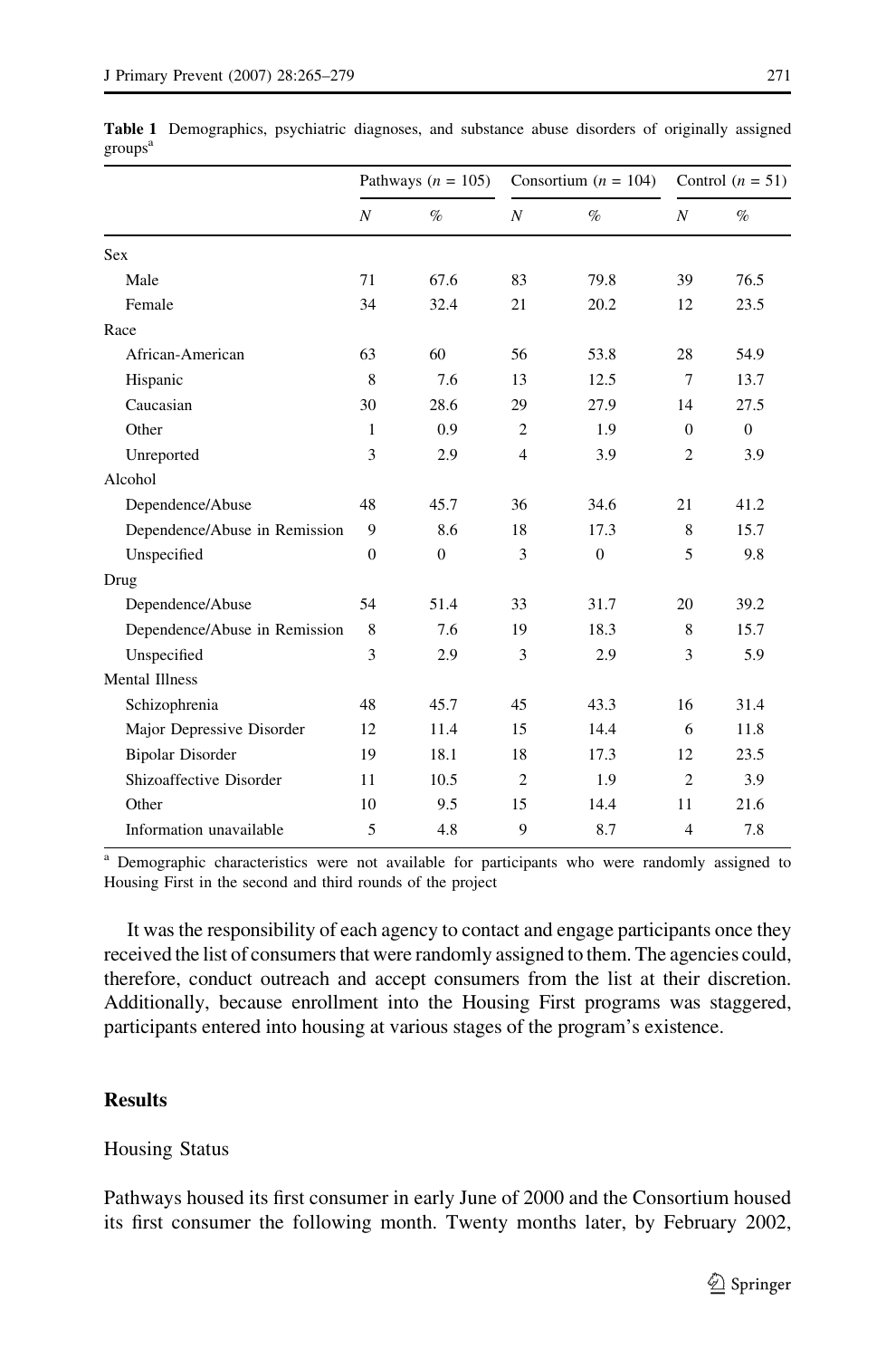Pathways had placed a total of 62 clients in independent scatter-site housing, at an average rate of approximately 3.1 clients per month. Five of these clients were discharged from the program (four moved out of state), leaving 57 still housed at the end of 20 months. During this same time period, the Consortium had housed 52 clients, at an average rate of approximately 2.6 clients per month. Six of these clients were discharged from housing, leaving 46 consumers still housed at the end of 20 months. Altogether, the Housing First agencies had 103 participants in permanent housing at this time.

In contrast to the participants enrolled in Housing First, few participants in the control group were living in permanent housing by the end of the 20-month period. Twelve were placed into supportive housing by the Department of Mental Health (DMH) and one was placed by the Veteran's Administration (VA). Two consumers reconnected with their children and were transferred to the county's Homeless Families System. They were placed into emergency housing units operated by a non-profit agency contracted by the county. Only one client was living independently, and another moved in with a family member. Five clients remained in shelters and three ended up in a variety of institutional settings. One client was deemed ineligible for DMH placement due to a developmental disability and four moved out of the county. The whereabouts of the remaining 21 participants who dropped out of the shelter system were unknown. Additionally, members of the control group continued to cycle in and out of the system over the course of the study period. For control group members with available shelter histories during the 20 months, the average number of returns to the shelter was 3.6 and the average length of those returns was 13.3 nights.

# Housing Retention

Figure [1](#page-8-0) presents housing retention rates by Housing First condition for each month for a period of 47-months. Two years after program inception, approximately 84% of the consumers who had been housed by the Housing First agencies were still in housing, with Pathways at 88.5% and the Consortium at 79%. After 47 months, approximately 68% of consumers housed by Housing First were still maintaining housing, with Pathways at 78.3% and the Consortium at 57%.

# Selection: Engaged vs. Housed

Figure [2](#page-8-0) presents the number of participants in housing within each Housing First agency for each month and the total number of participants that the agency had outreached/engaged. Two years after program inception, Pathways had 54 participants in housing out of the 78 participants that they had outreached/ engaged. At this same time-point, the Consortium had 54 participants in housing out of the 164 that they had outreached/engaged. By the end of 47 months, Pathways had 58 participants in housing out of the 89 participants engaged and the Consortium had 48 participants in housing out of the 204 that they had outreached/engaged.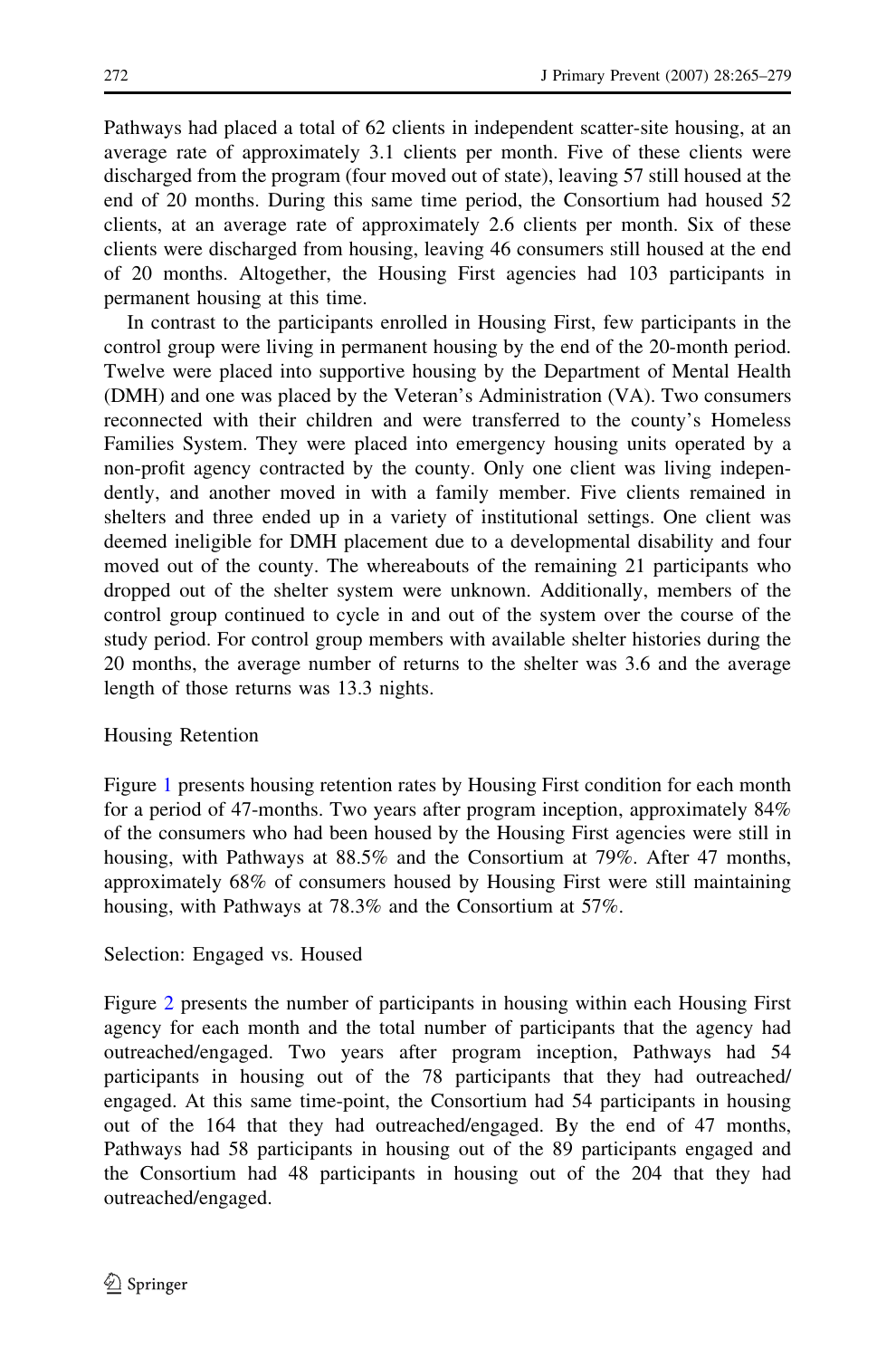<span id="page-8-0"></span>

Fig. 1 Housing First: rates of housing retention



Fig. 2 Housing First: engaged/outreached versus housed

Cost

As Table [2](#page-9-0) indicates, the per diem costs for Pathways and the Consortium, based on 2002 budgets, was \$55.92, or \$20,410 per client per year. Shelter reimbursement rates, meanwhile, ranged from a \$66.49 to \$119.26 per diem, or \$24,269 to \$43,530 per client per year. The Housing First costs included: staff salaries, operation costs, and funding for rents and property management.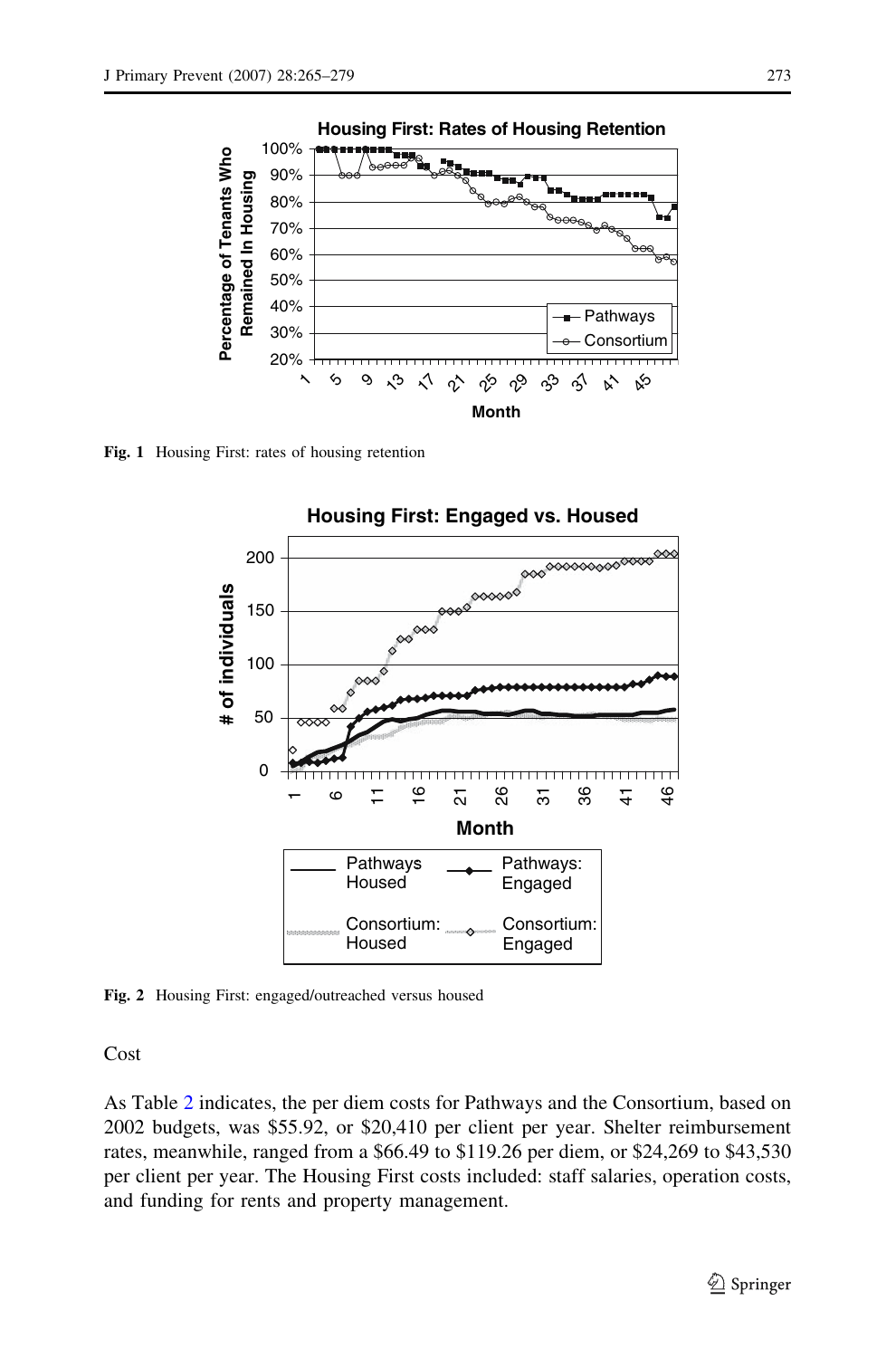|                         | Per diem cost    | Annual cost per client |  |  |
|-------------------------|------------------|------------------------|--|--|
| Supported Housing (120) | \$55.92          | \$20,410               |  |  |
| Pathways (60)           | \$51.64          | \$18,850               |  |  |
| Consortium (60)         | \$60.19          | \$21,971               |  |  |
| <b>Shelters</b>         | \$66.49-\$119.26 | \$24,269-43,530        |  |  |

<span id="page-9-0"></span>Table 2 Annual and per diem costs for supported housing and shelters in the county

# **Discussion**

This report provides preliminary outcomes from a suburban county's Housing First implementation project, the goal of which was to reduce homelessness for the county's chronically homeless population. Almost two years after Housing First was introduced into the county, results indicate that participants assigned to Housing First were placed in permanent housing at higher rates than the treatment-as-usual group, who had received the county's standard array of services. Twenty months was a long enough period of time for participants in the control group to have successfully advanced along the continuum through treatment and transitional housing to reach permanent, independent housing. However, the data do not demonstrate such progress, revealing instead that most participants in the control group still had not reached the endpoint of permanent, independent housing. Meanwhile, housing retention rates show that the majority of clients in both Housing First agencies were able to end years of homelessness and were assisted in preventing a return to homelessness. Over the course of almost four years, 68% of participants who entered housing through Housing First were able to keep it without having to satisfy requirements for treatment and sobriety. Pathways' retention rate after four years, which was just below 80%, is noteworthy, especially given the sample's chronic homelessness and high rates of shelter recidivism and cooccurring substance use disorder. As compared to Pathways—an agency with several years of experience providing Housing First services—the lower rate of housing retention for the Consortium agencies may be reflective of some of the challenges that existing providers face when shifting their services towards Housing First.

Implementation of a Housing First approach in new locales and within existing agencies can encounter significant barriers. Such implementation difficulties were reported by Felton [\(2003](#page-13-0)) who documented the experiences of key stakeholders during the implementation of this ''Housing First'' intervention in the county. Housing First challenges traditional provider-consumer relationships by requiring clinicians and other service providers to relinquish authority in prioritizing consumers' needs and goals. Further, it requires them to shift perspectives from an emphasis on mental health and substance use needs towards a greater appreciation of the housing needs of consumers (Meschede [2004](#page-14-0)). It requires providers to reconsider their beliefs about the capabilities of formerly homeless persons with mental illness, particularly with regard to their ability to maintain independent housing when offered comprehensive, but flexible, supports.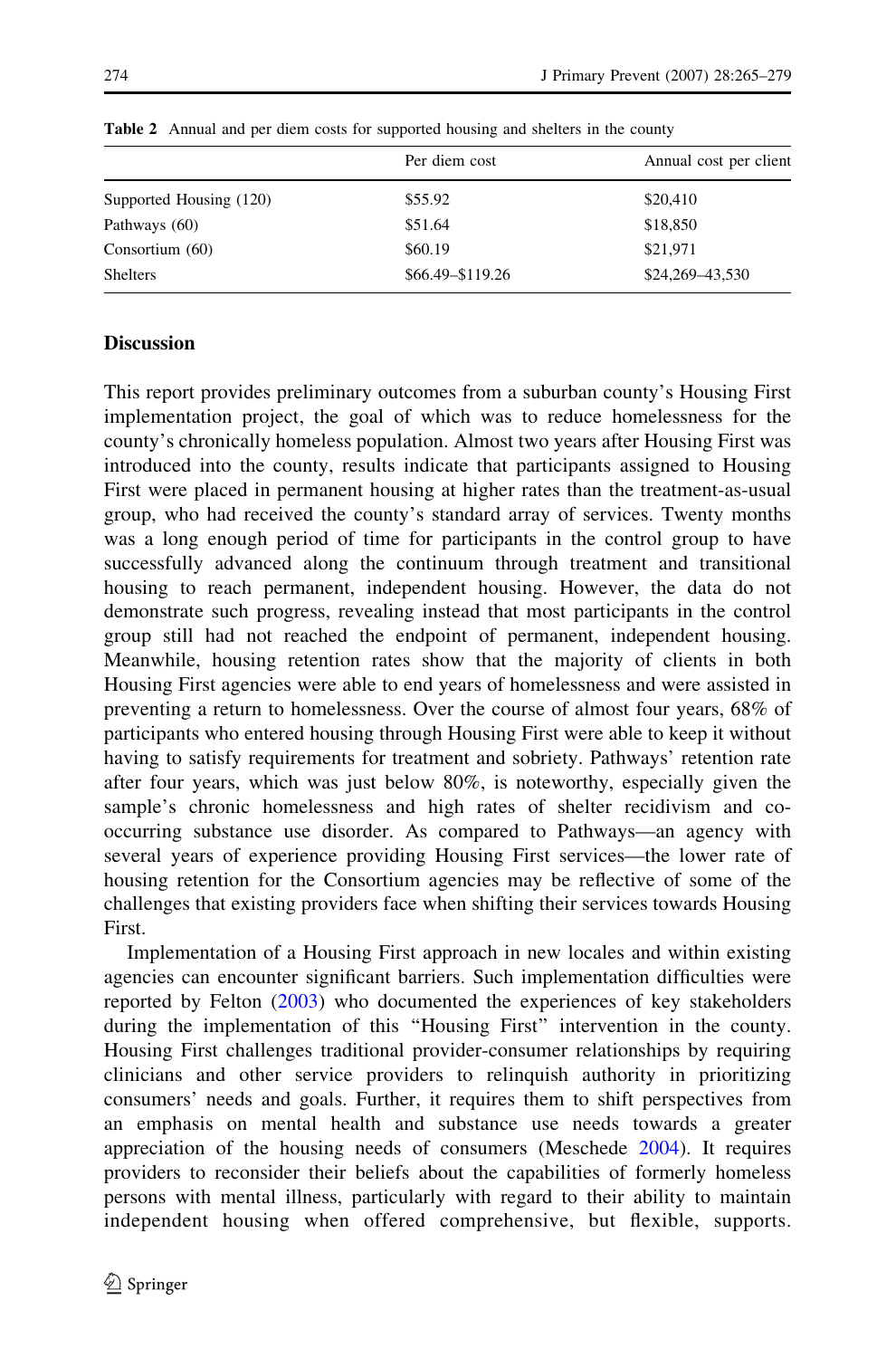Additionally, existing agencies and providers may be ill-prepared for the programmatic and systemic changes implied by adopting a Housing First approach that greatly reduces the need for shelters or other transitional housing programs. These providers may have very practical concerns, such as losing valuable shelter contracts, and by extension, jobs for shelter staff.

Providers new to Housing First must also be aware of ways in which their practices may deviate from some of the essential features and philosophy of Housing First. The Consortium's lower retention rate suggests that their discharge policies may not reflect the practice of separating housing from treatment. It is important to continue to provide services through housing loss and to assist consumers in finding new housing when they experience difficulties in one building or neighborhood, or upon their discharge from hospital or clinic-based treatment. Providers shifting to Housing First services must, therefore, be especially observant of the need to keep clinical matters separate from housing matters and to ensure that a clinical crisis results in the consumer receiving intensive clinical services, not being evicted from housing.

The disparity between the Housing First programs in the ratio of clients housed to those outreached/engaged suggests that the agencies used two different approaches to enrolling participants and placing them in housing. The large number of participants engaged by the Consortium may suggest that these agencies were extremely rigorous in their efforts to screen-out ineligible applicants. Also possible, however, is that the Consortium's selective enrollment was the result of clinicians turning down participants who were eligible but whom they did not consider appropriate for immediate placement in permanent housing. New Housing First providers may still be reluctant to work with consumers who are traditionally considered ''difficult to house.'' One of the principles of Housing First is to target consumers who have had difficulty accessing traditional services and to then sequentially accept these consumers on a first-come, first-served basis. Providers who are shifting towards Housing First services must, therefore, be mindful of a long held but erroneous bias that equates psychiatric symptoms or substance use with an inability to maintain housing. Given that the Consortium had lower rates of housing retention despite carrying out a more extensive selection of consumers also reinforces the fact that housing providers and clinicians are not able to successfully predict which consumers among a chronically homeless pool of applicants will be able to successfully maintain housing.

With regard to implementing a Housing First approach based on a scattered-site, community integration model in a suburban or rural locale, service providers may encounter several challenges that could require slight modifications to the model. With regard to staffing, if sufficient resources for a full-scale ACT team operating within one agency are lacking, or if the number of consumers to be served is small, programs can create smaller sub-ACT teams that maintain low caseload ratios but must broker some services from agency or community providers. Another variant successfully implemented in some cities consists of 'composite teams' comprised of several staff members but each from a different agency (e.g., a mental health expert from the local mental health clinic, a substance abuse specialist from the drug treatment program, and a case worker from the shelter). Programs may also employ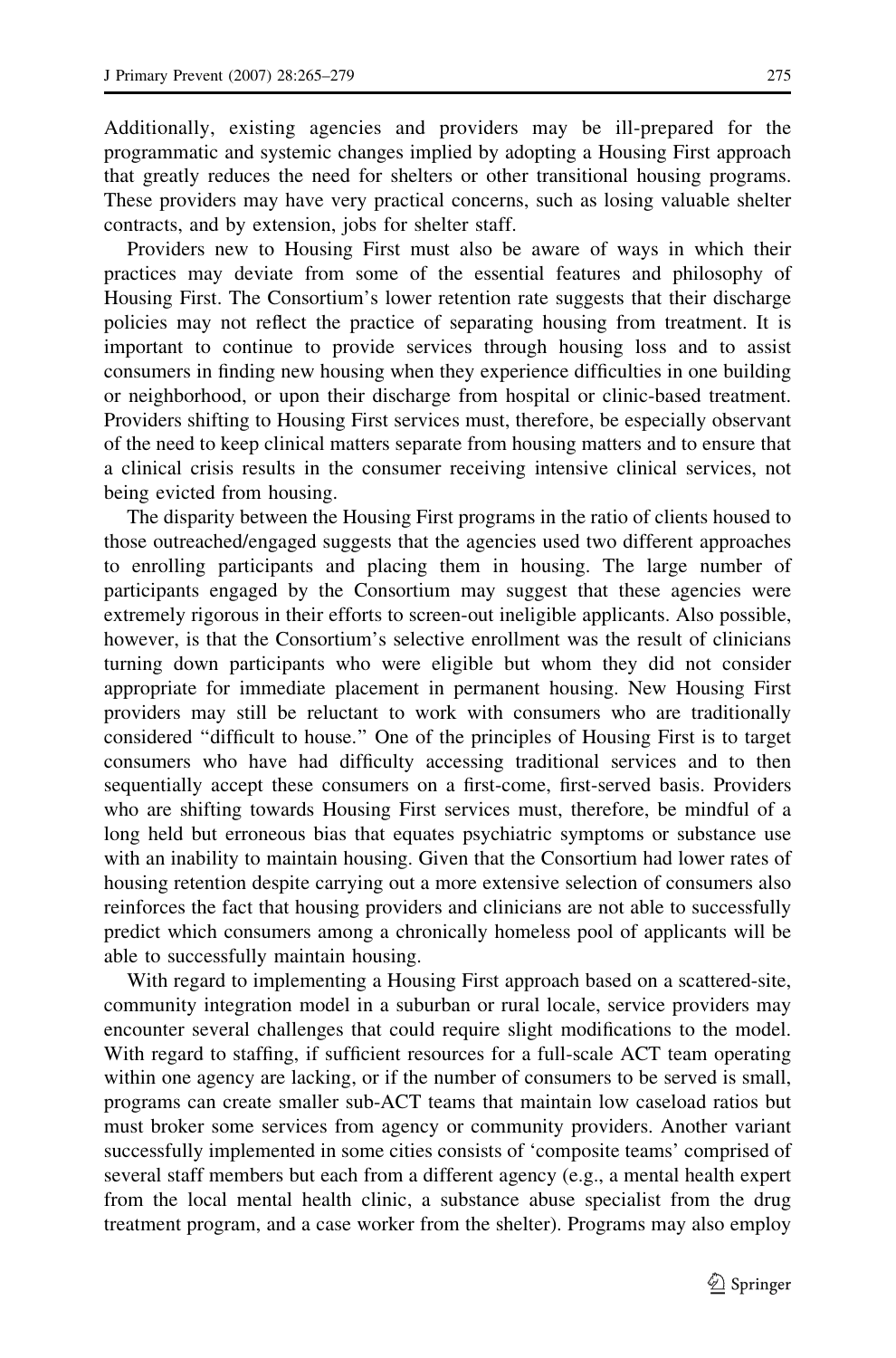intensive case managers who provide essential supports to consumers and then broker other specialty services. Housing First staff working in suburban or rural areas must also traverse greater distances to visit consumers. Staffing patterns may shift in order to address this issue: for example, teams may need more staff or teams may need to be redundant with regard to staff with essential specialties, such as nursing. This would require greater financial resources for staff and consumer travel, purchase of extra vehicles, additional staff, or reimbursing staff for use of their personal vehicles.

With regard to housing stock, affordable housing may be in more limited supply in non-urban areas and studio or one-bedroom apartments may be in short supply. In these areas consumer choice may be restricted to the limited options available and consumers may have to choose between renting a room in someone's home, sharing a house with one or two other consumers, or waiting until an individual unit is found. Additionally, rural and suburban areas do not offer the same level of anonymity to consumers as do urban areas, but they may be advantageous in countering the loneliness and alienation that some consumers experience living alone in large cities (Yanos et al. [2004\)](#page-14-0). Finding the right type of affordable housing in non-urban areas, therefore, may be more difficult and time-consuming, requiring greater up-front efforts and investment in securing apartments and other options for potential consumers, as well as implementing an effective public relations and education campaign about the program for community members and key stakeholders. Although tight housing markets or lengthy distances for staff to travel may spur some programs to consider placing consumers in shared or congregate settings, it is important to note that, unless such arrangements are explicitly based on the consumer's preference, they represent a significant deviation from the Housing First model. Housing First programs are successful because they offer consumer-driven solutions to end homelessness, and in most cases, consumer choice dictates provision of scatter-site independent apartments, an approach to ending homeless that is also consistent with broader goals of promoting integration and recovery.

The study reported outcomes through just fewer than four years for participants randomly assigned to Housing First, and included a treatment-as-usual control group at the 20-month time point. Such longitudinal outcomes are uncommon among studies of formerly homeless persons. Additionally, two different programs were implementing the Housing First approach, allowing for a comparison of the number of persons engaged and the housing retention rates. Discrepancies between the programs suggest that the agencies were not operating under all of the same procedures for enrollment and discharge, two areas in which the Housing First approach makes critical departures from traditional programs. Enrollment of targeted chronically homeless individuals with serious mental illness on a firstcome, first-served basis and providing services through housing loss or housing transitions are fundamental aspects of Housing First. It is essential to ensure that agencies adopting a Housing First approach implement it in the form in which it has demonstrated the greatest effectiveness. The study sample was comprised of individuals who were chronically homeless, had severe mental illness, and did not benefit from traditional services. The high rates of co-occurring disorders among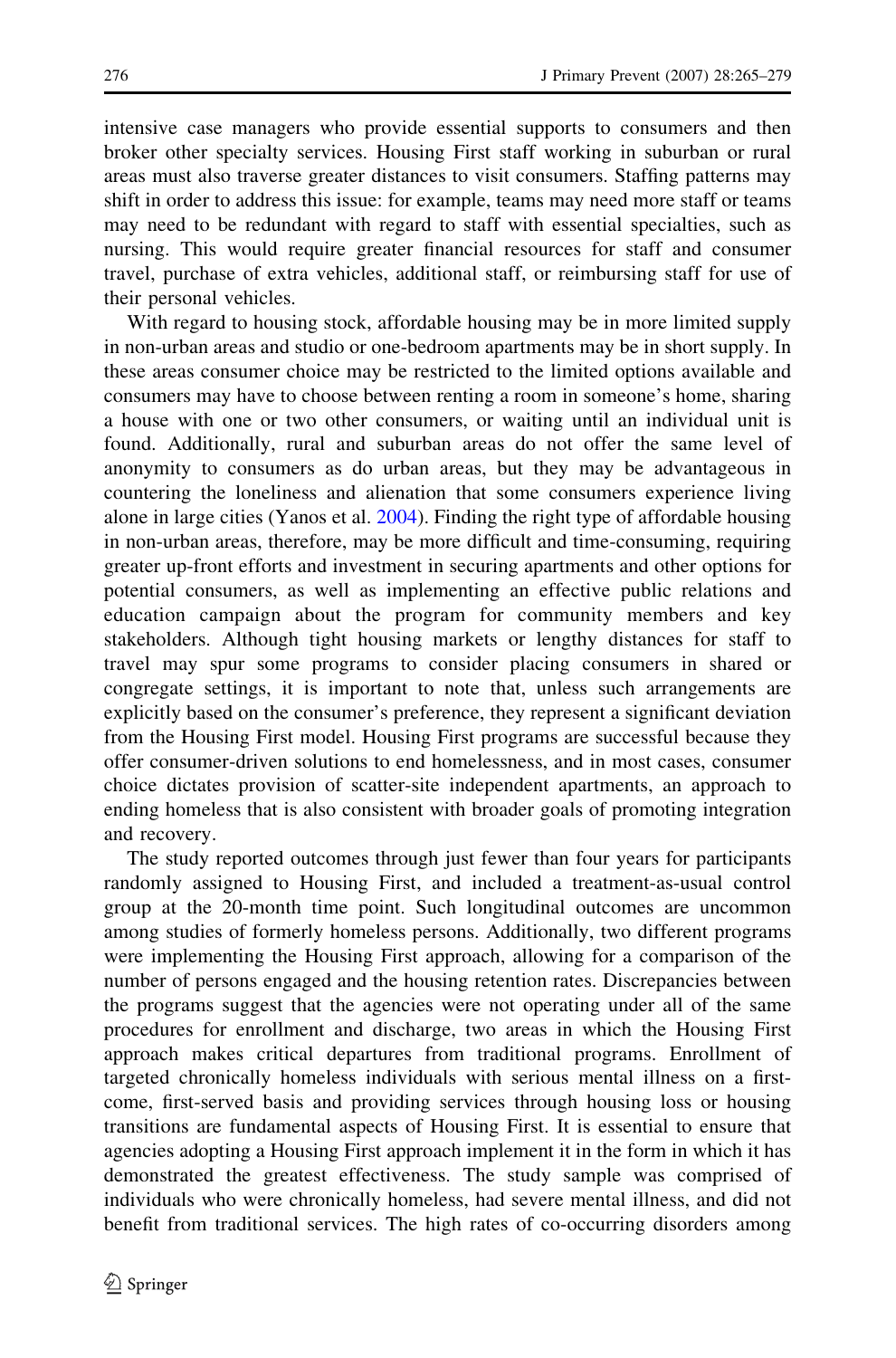this sample further confirm that Housing First approaches can be successful with persons who experience multiple impairments.

Nevertheless, the study also has considerable weaknesses. First, demographic data were only available for the first cohort of participants who enrolled into the study and so we cannot accurately describe the entire study sample. Second, despite employing random assignment, not all participants were enrolled by their respective Housing First agency. Though the initial groups were roughly equivalent after random assignment, unfortunately, individual-level data were not available to compare those who were actually housed within each study condition. Consequently, it was not possible to determine how comparable the groups of participants were who actually received housing. Further, the absence of such data made it impossible to determine whether there were any significant demographic differences between those who were housed and not housed within each condition. We cannot, therefore, identify the characteristics that are associated with entry into housing for each condition and across the sample as a whole. Further, almost half of the control participants' whereabouts were unknown at time of follow-up, resulting in substantial amounts of missing data. This weakens our ability to estimate the relative strength of the Housing First approach as compared to the usual sequence of services. Limited resources also did not permit continued follow-up of the control group over the entire 47-month study period. Though unlikely, it is impossible to determine whether the control group caught up with or exceeded the rates of permanent, independent housing reported here for the two Housing First groups after four years.

A final limitation is that the impact of specific agency support and treatment services that were received by participants and their role in maximizing housing retention, were not examined. Because both agencies were funded under the same mechanism, they were very similar in terms of their ACT teams' organizational structure, staffing, and general practices. Given the disparities in housing retention and selection outcomes across agencies, these structural similarities accentuate the potential impact that overarching agency philosophies and more informal, daily team support services may have on consumer outcomes. For example, the Consortium's affiliation with a medical center may have resulted in their ACT team having a lower threshold of tolerance for psychiatric symptoms and/or substance use among their clients. Such a service perspective may have led to greater residential instability if consumers were more abruptly removed from housing and their engagement with the team threatened by having their ability to exercise choice more restricted. Unfortunately, the current study was not able to examine these potential philosophical and services discrepancies between agencies in-depth.

Overall, Housing First has proven to be an effective and less costly alternative for housing chronically homeless individuals with psychiatric disabilities. This study demonstrates that the Housing First approach is effective in the long-term in reducing homelessness and can be successfully implemented in suburban areas and with populations of chronically homeless shelter users with multiple disorders. Other Housing First replication sites also report housing retention rates of 80% or better through 12–18 months (D. Dunbeck, personal communication, December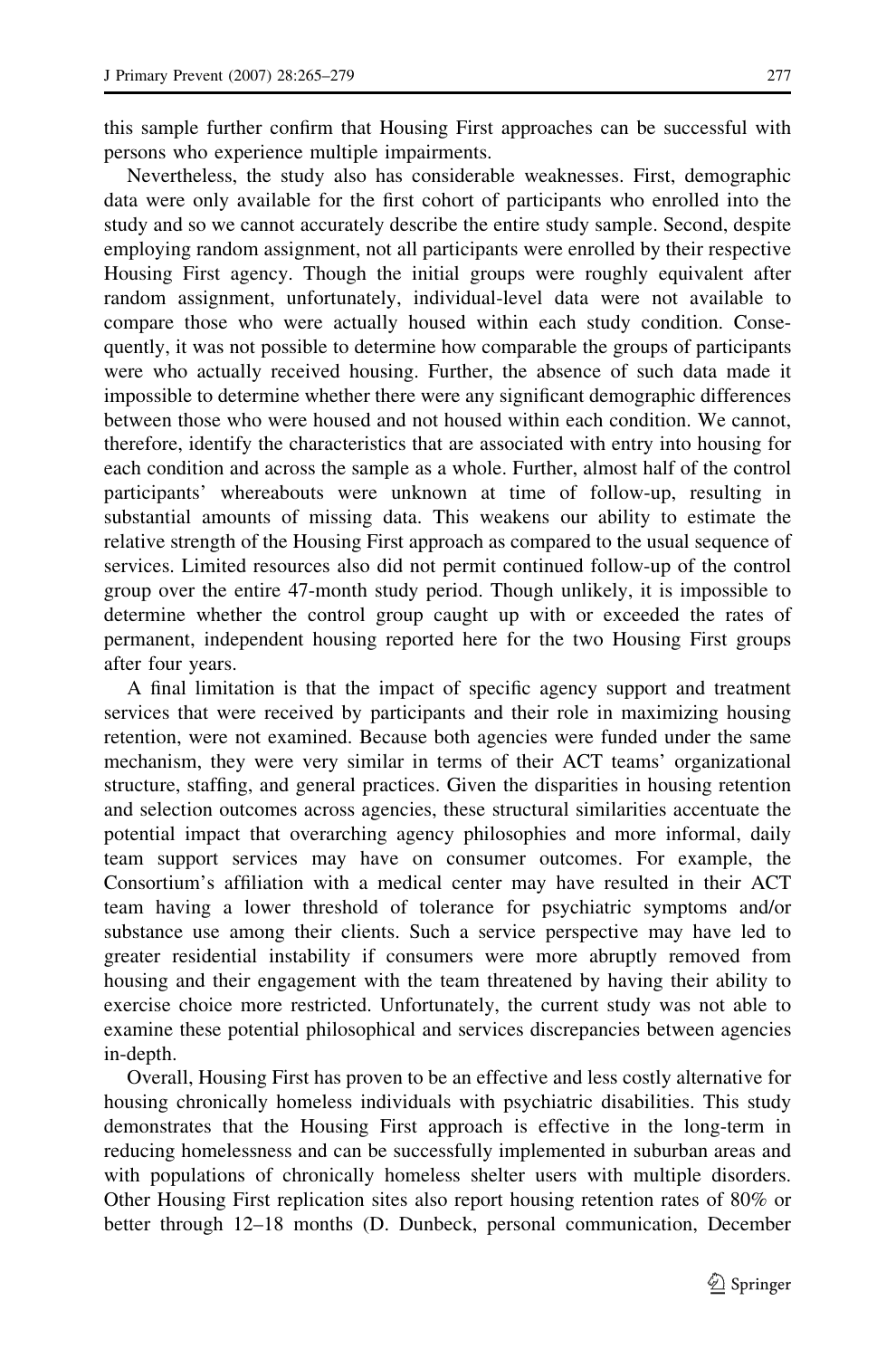<span id="page-13-0"></span>2006). Officials in the county described here have corroborated the positive outcomes. With Housing First as a vital component of the county's overall approach to ending homelessness, it was recently reported that the county had reduced homelessness by two-thirds over a period of approximately five years and was considering ''a top-to-bottom shift to the Housing First model'' (Scharfenberg [2006\)](#page-14-0). Considering that certain modifications may need to be made to the Housing First model in order to adapt the program to non-urban locales, it is imperative to understand which adjustments are effective and acceptable, and which changes represent unacceptable departures from the model's standard operation and philosophy, and result in poorer client outcomes. Essential to shifting services, in this county and elsewhere, will be to clearly articulate the principles and philosophy of Housing First. To guide program development and to ensure that providers are indeed implementing a Housing First model, it is necessary to develop valid measures that will assess fidelity to Housing First, differentiate it from other models, and further identify the essential ingredients that are associated with positive outcomes. Given the research to date, Housing First holds promise for ending and preventing homelessness and promoting community integration and recovery.

Acknowledgement We give much thanks to John Jost, Ph.D. for his invaluable assistance with data collection and project development.

## **References**

- Felton, B. J. (2003). Innovation and implementation in mental health services for homeless adults: a case study. Community Mental Health Journal, 39(4), 309–322.
- Folsom, D. P., Hawthorne, W., Lindamer, L., Gilmer, T., Bailey, A., Golshan, S., et al. (2005). Prevalence and risk factors for homelessness and utilization of mental health services among 10,340 patients with serious mental illness in a large public mental health system. American Journal of Psychiatry, 162(2), 370–376.
- Goldfinger, S. M., & Schutt, R. K. (1996). Comparison of clinicians' housing recommendations and preferences of homeless mentally ill Persons. Psychiatric Services, 47(4), 413–415.
- Greenwood, R., Schaefer-McDaniel, N., Winkel, G., & Tsemberis, S. (2005). Decreasing psychiatric symptoms by increasing choice in services for adults with histories of homelessness. American Journal of Community Psychology, 16, 223–238.
- Gulcur, L., Stefancic, A., Shinn, M., Tsemberis, S., & Fischer, S. N. (2003) Housing, hospitalization, and cost outcomes for homeless individuals with psychiatric disabilities participating in Continuum of Care and Housing First programmes. Journal of Community & Applied Social Psychology, 13, 171– 186.
- Harding, C. (1987a). The Vermont longitudinal study of persons with mental illness I. American Journal of Psychiatry, 144, 718–726.
- Harding, C. (1987b). The Vermont study of persons with mental illness II. American Journal of Psychiatry, 144, 727–735.
- Hopper, K. (2006). Redistribution and its discontents: on the prospects of committed work in public mental health and like settings. Human Organization, 65(2), 218–226.
- Hopper, K., Jost, J., Hay, T., Welber, S., & Haugland, G. (1997). Homelessness, mental illness and the institutional circuit. Psychiatric Services, 48(5), 659–665.
- Kuhn, R., & Culhane, D. (1998). Applying cluster analysis to test a typology of homelessness by pattern of shelter utilization: Results from the analysis of administrative data. American Journal of Community Psychology, 26(2), 207–232.